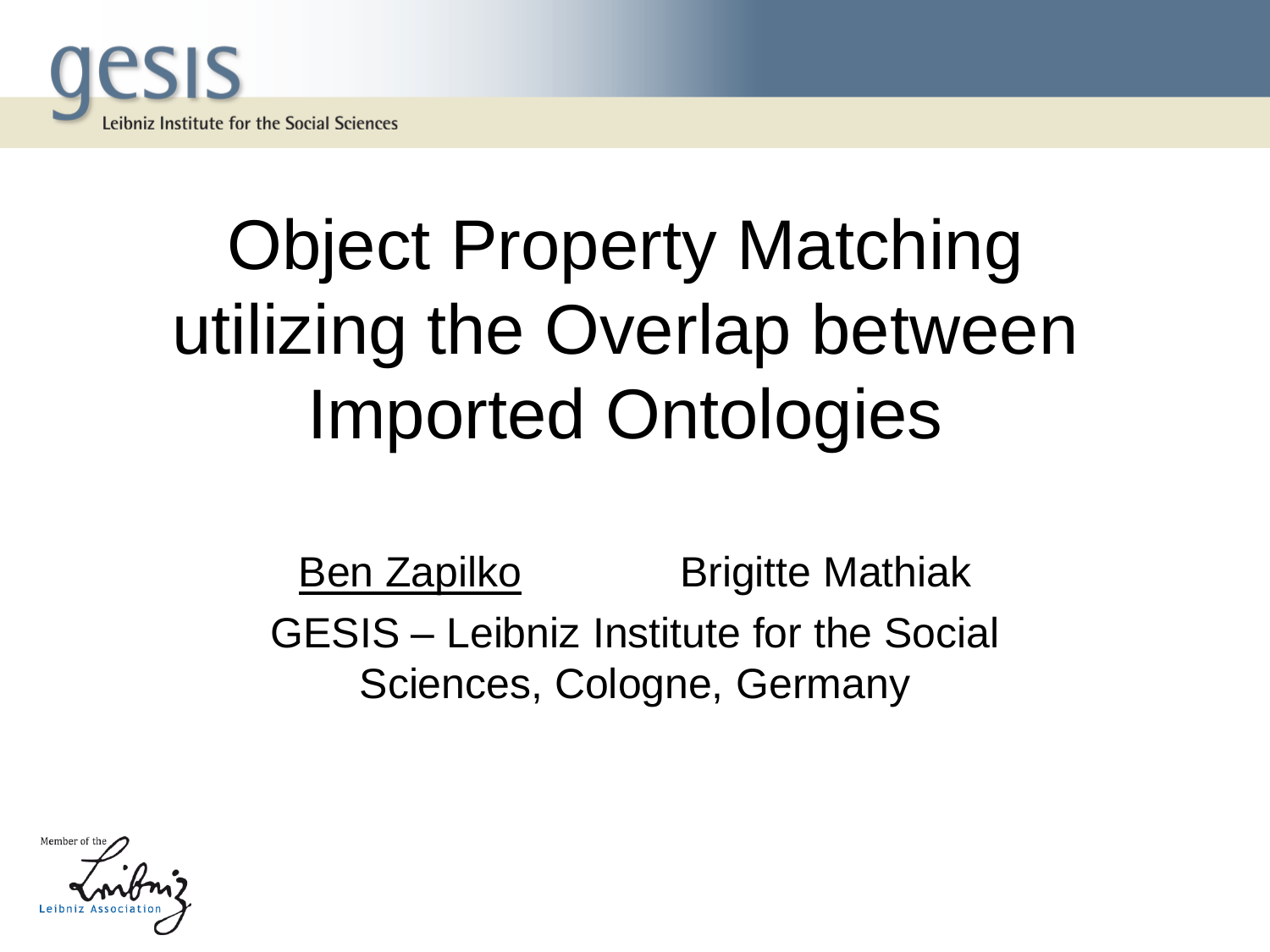

### **Background**

ex1:Obs1 a qb:Observation;  $ex1:date$  "2004"; ex1:value "5367561"; ex1:ages codelists:cl/ages#20-29; ex1:gender codelists:cl/gender#Sex-M; ex1:geo countries:countries#BE.

Open Government Data, e.g. statistical data, is often used for research.

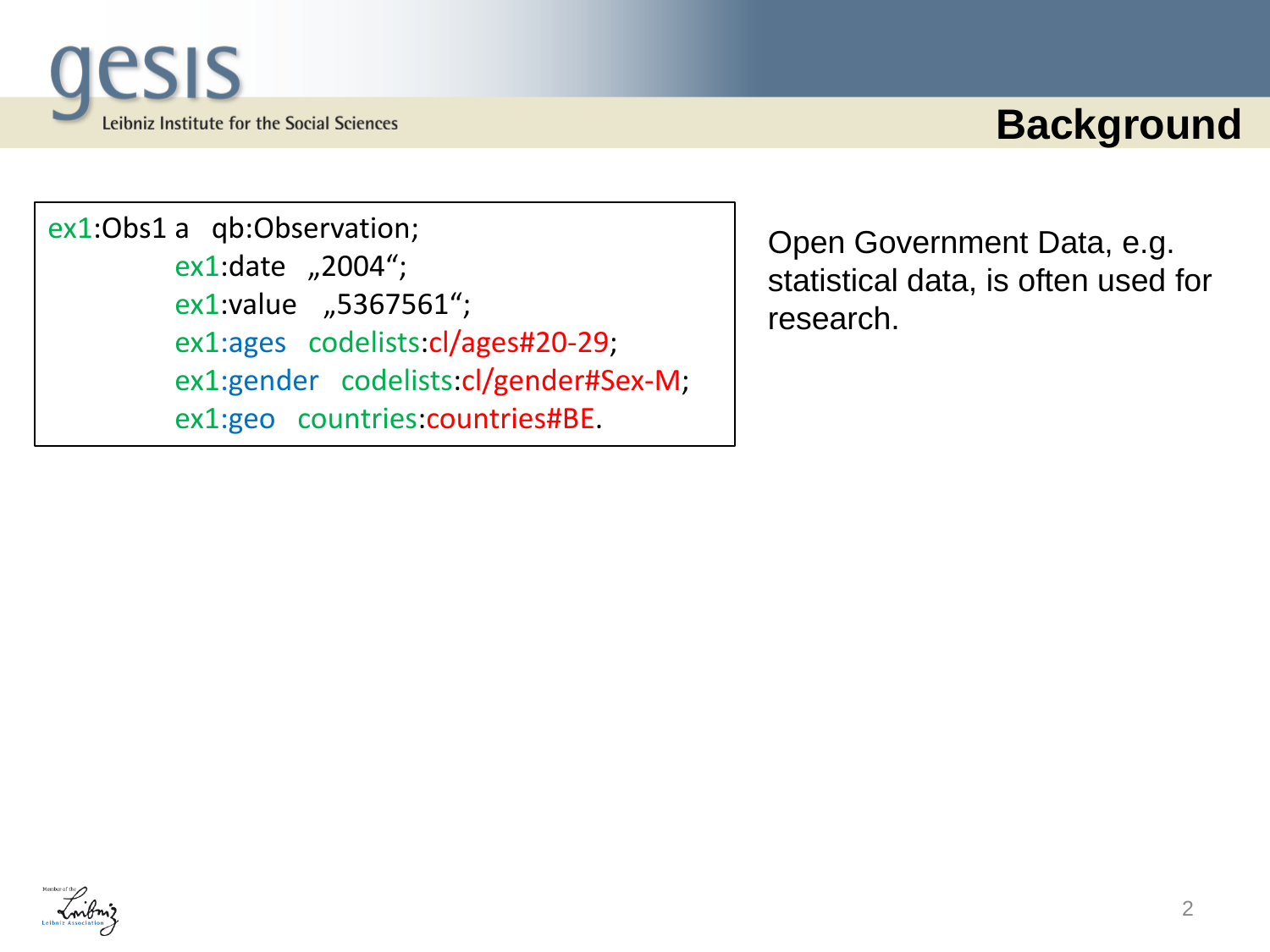

PlanetData Wiki and OAEI

Inibri

## **Background**

| ex1:Obs1 a qb:Observation;<br>ex1:date "2004";<br>ex1:value "5367561";<br>ex1:ages codelists:cl/ages#20-29;<br>ex1:gender codelists:cl/gender#Sex-M;<br>ex1:geo countries:countries#BE. | Open Government Data, e.g.<br>statistical data, is often used for<br>research. |
|-----------------------------------------------------------------------------------------------------------------------------------------------------------------------------------------|--------------------------------------------------------------------------------|
|                                                                                                                                                                                         | codelists: cl/ages#20-29 a owl: Class;                                         |
| countries: countries#BE a owl: Class;                                                                                                                                                   | rdfs. abel "From 20 to 29 years".                                              |
| rdfs:label "Belgium".                                                                                                                                                                   |                                                                                |
|                                                                                                                                                                                         | codelists: Vages#30-39 a owl: Class;                                           |
| countries: countries#NL a owl: Class;                                                                                                                                                   | rdfs:label "Pom 30 to 39 years".                                               |
| rdfs:label "The Netherlands".                                                                                                                                                           |                                                                                |
|                                                                                                                                                                                         | codelists:cl/gendex#Sex-F a owl:Class;                                         |
| countries: countries#LU a owl: Class;                                                                                                                                                   | rdfs:label "Female".                                                           |
| rdfs:label "Luxembourg".                                                                                                                                                                |                                                                                |
|                                                                                                                                                                                         | codelists: cl/gender#Sex-M a owl: Class;                                       |
| Result of analysis of 140 data sets of DataHub,                                                                                                                                         | rdfs:label "Male".                                                             |

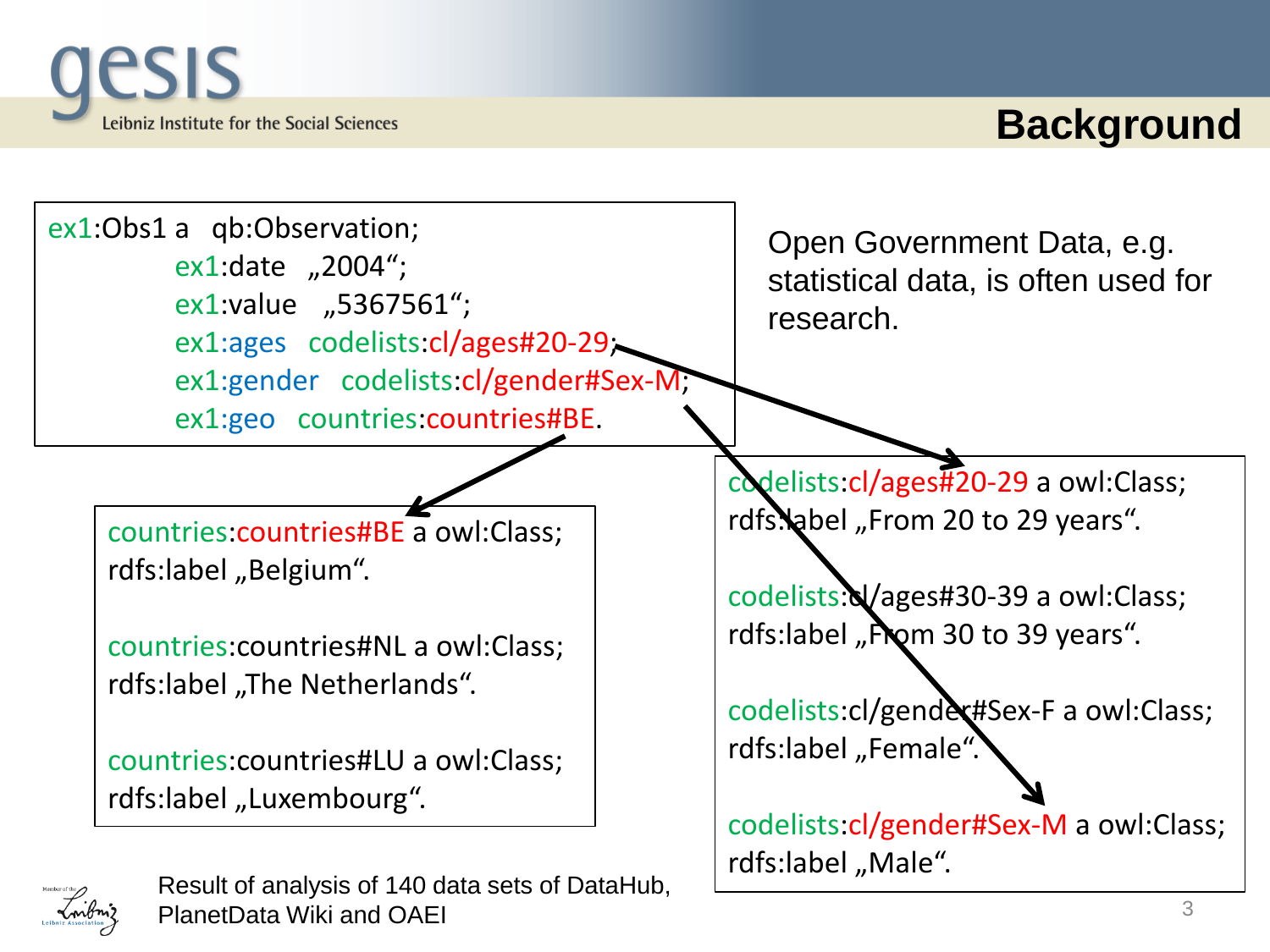

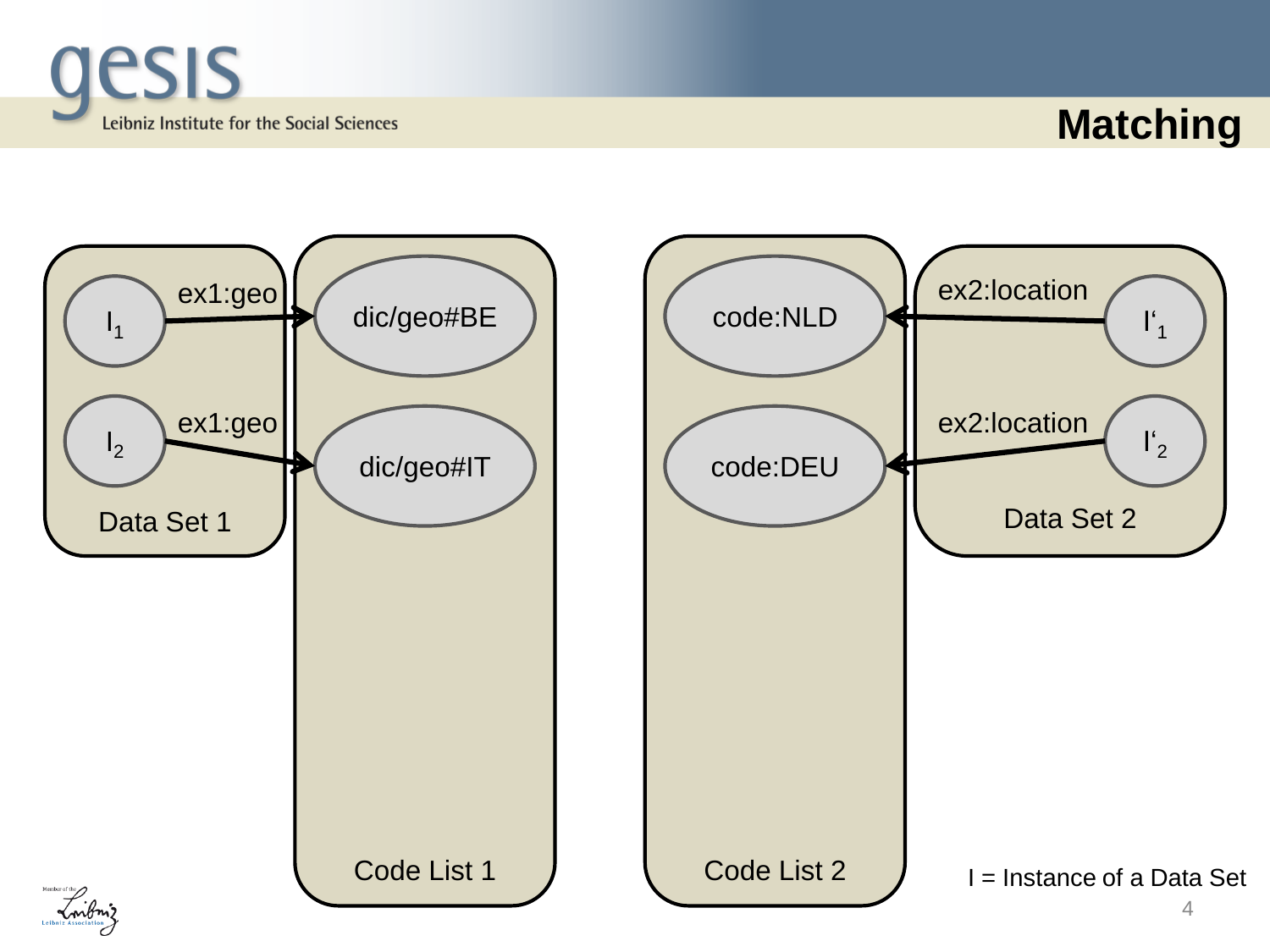

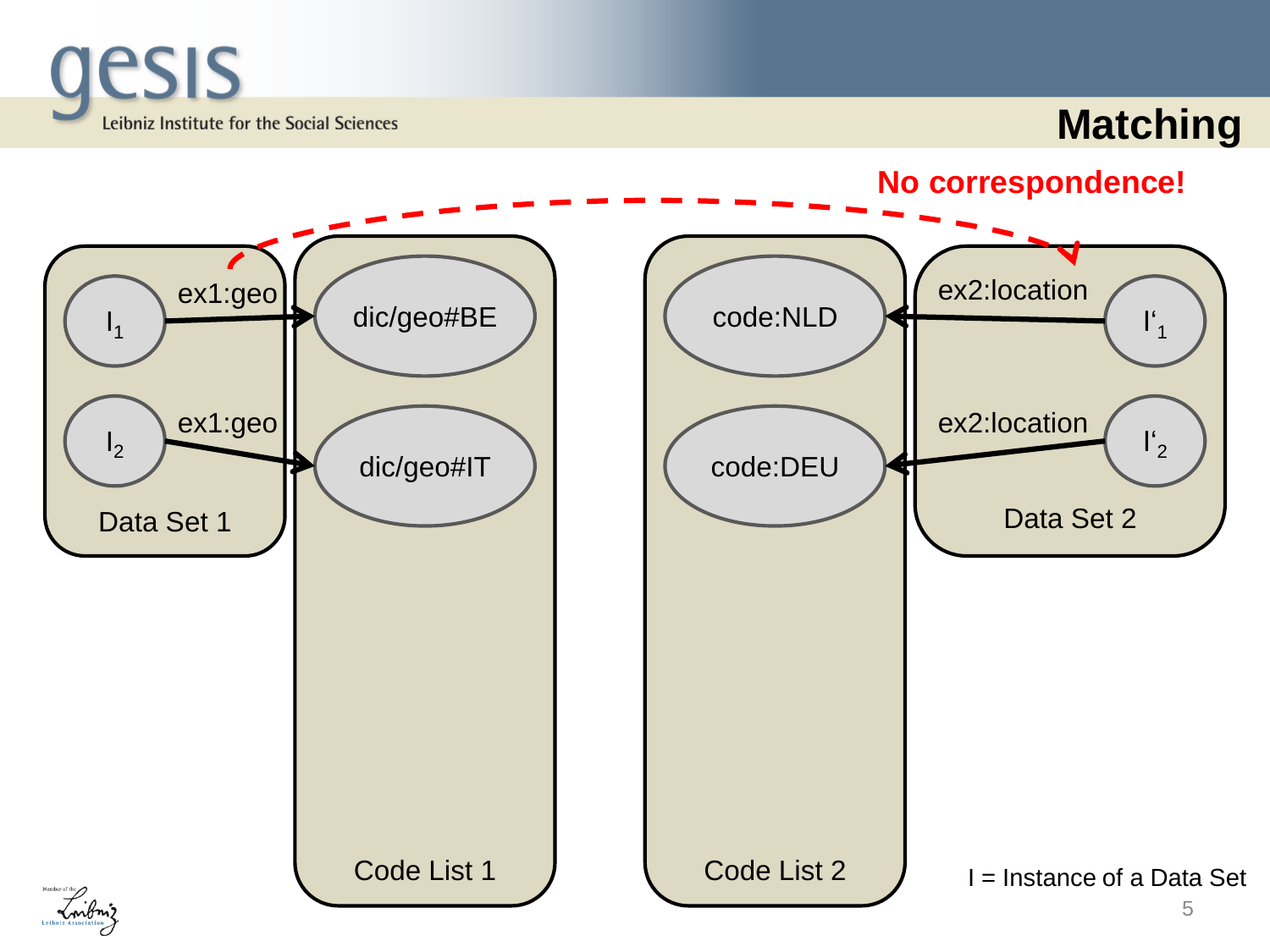

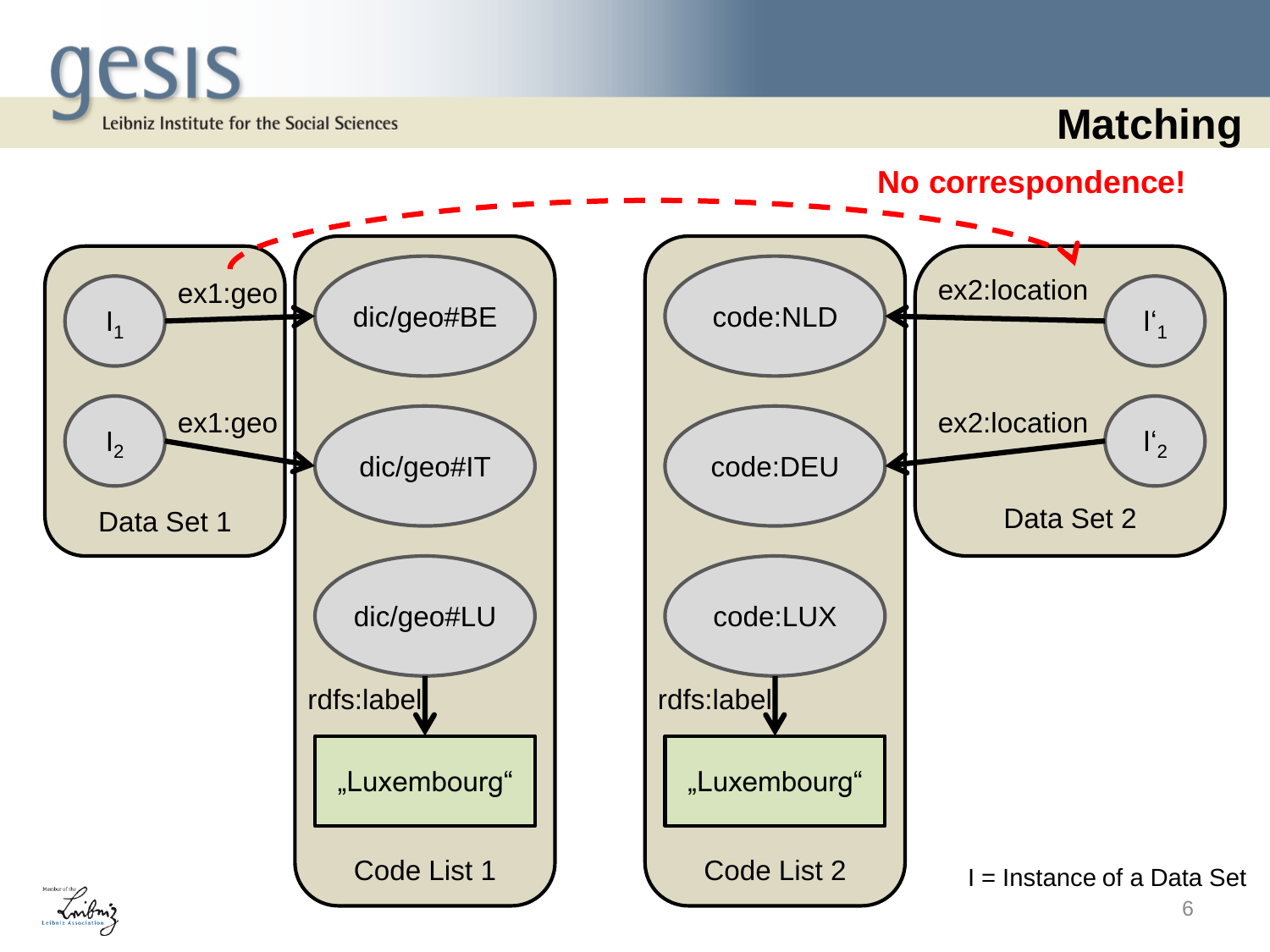

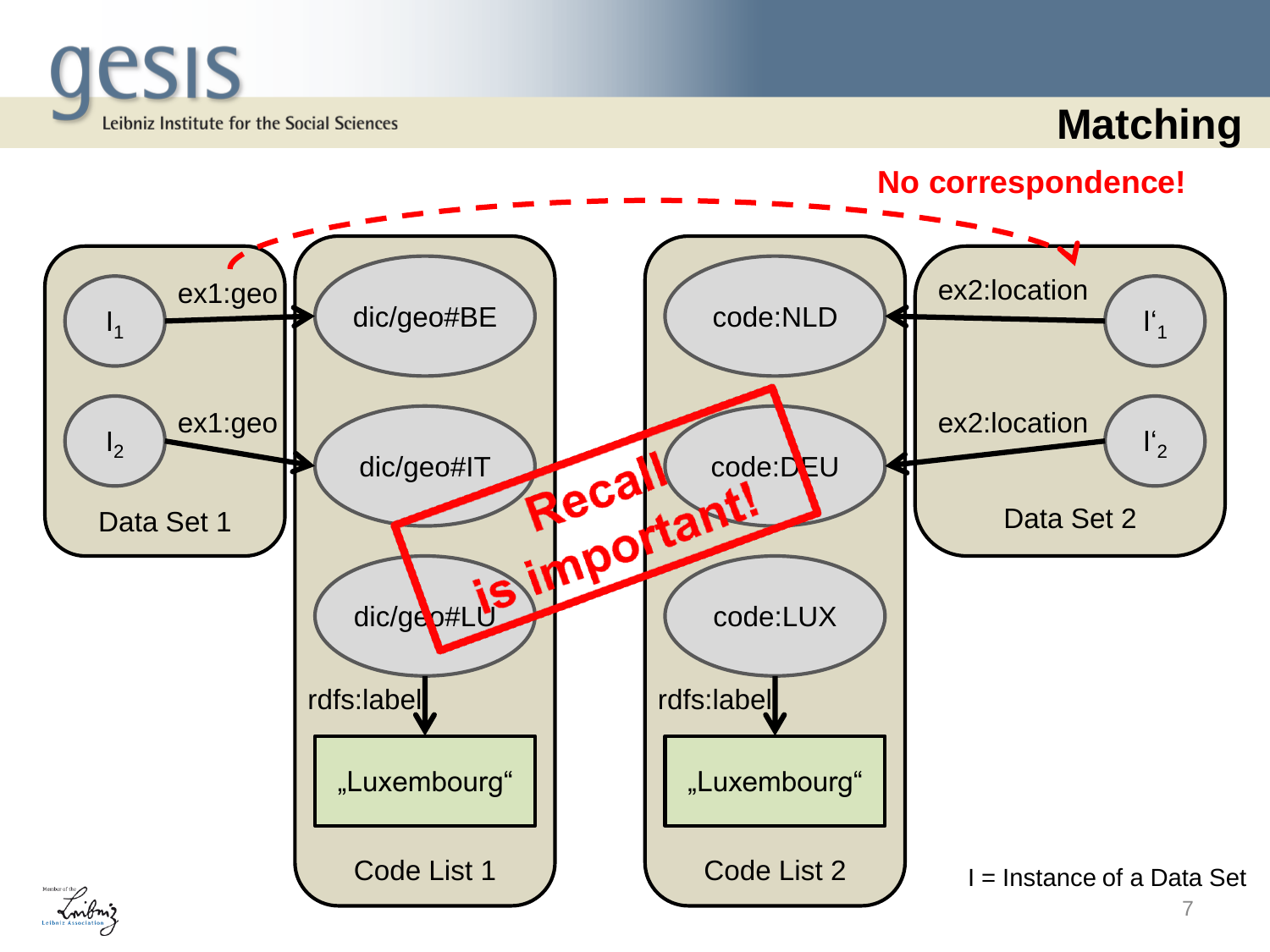





- Correspondences between object properties may be missed when the linked classes are from imported ontologies
- Matching systems are not trained against this problem, because there are no such data sets in current, established evaluation campaigns



 $C =$  Class of an Ontology  $I =$  Instance of Class C

 $P =$  Object Property  $\mathsf{RC} =$  Class of Imported Ontology  $8$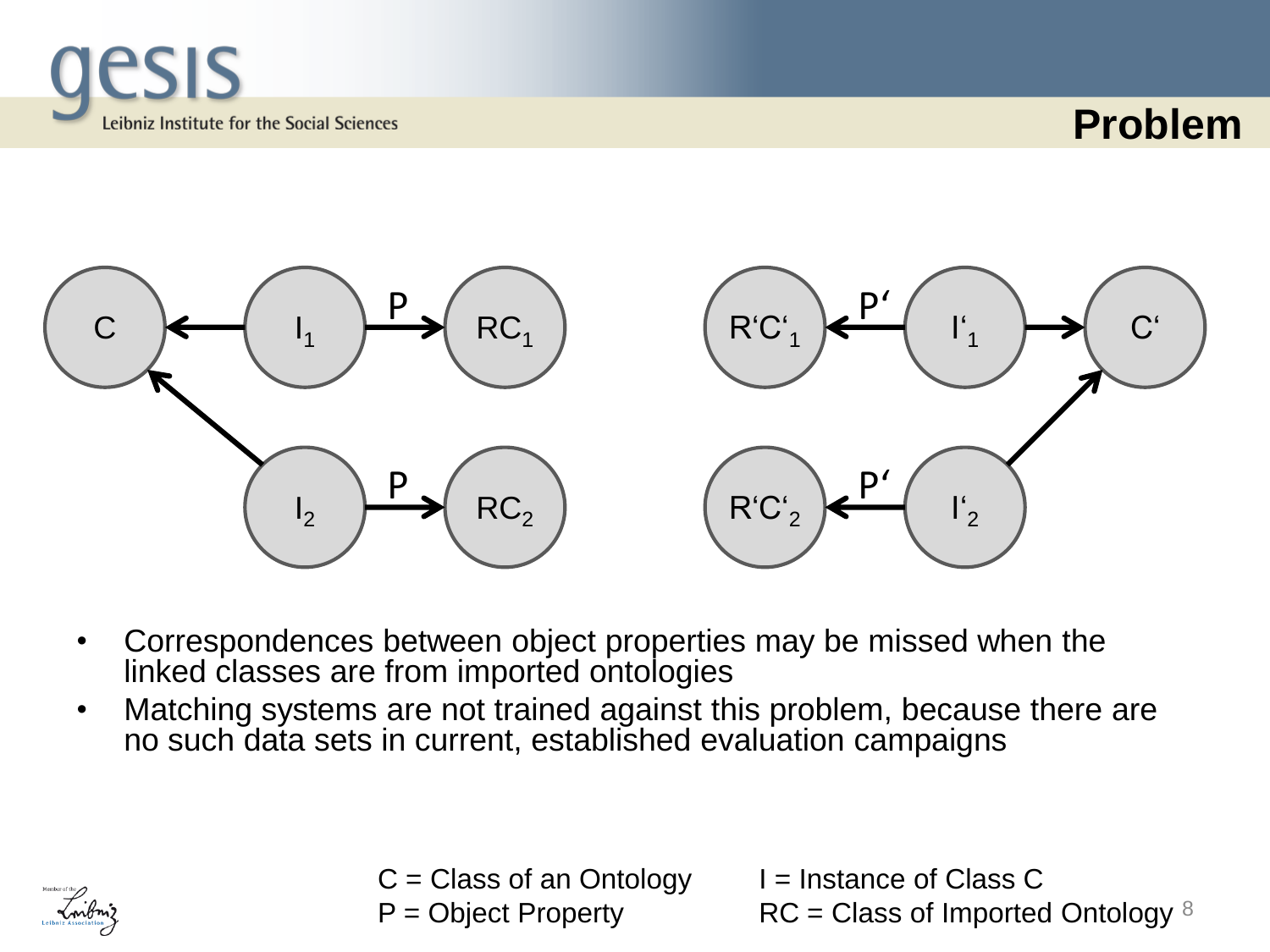





- Correspondences between object properties may be missed when the linked classes are from imported ontologies
- Matching systems are not trained against this problem, because there are no such data sets in current, established evaluation campaigns



 $C =$  Class of an Ontology  $I =$  Instance of Class C

 $P =$  Object Property  $\mathsf{RC} =$  Class of Imported Ontology  $9$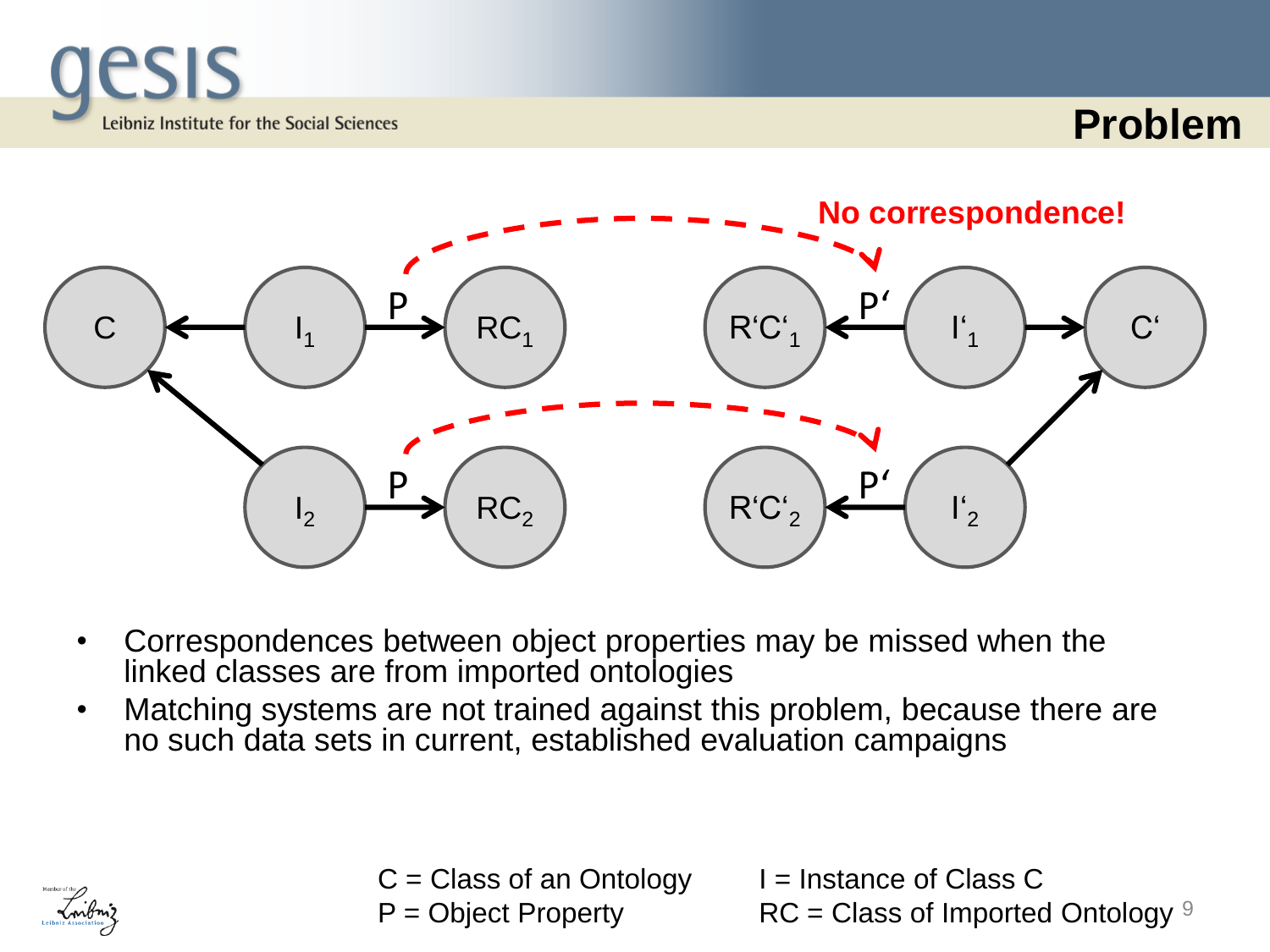

Utilizing the overlap between the imported ontologies to generate a correspondence between their linking object properties

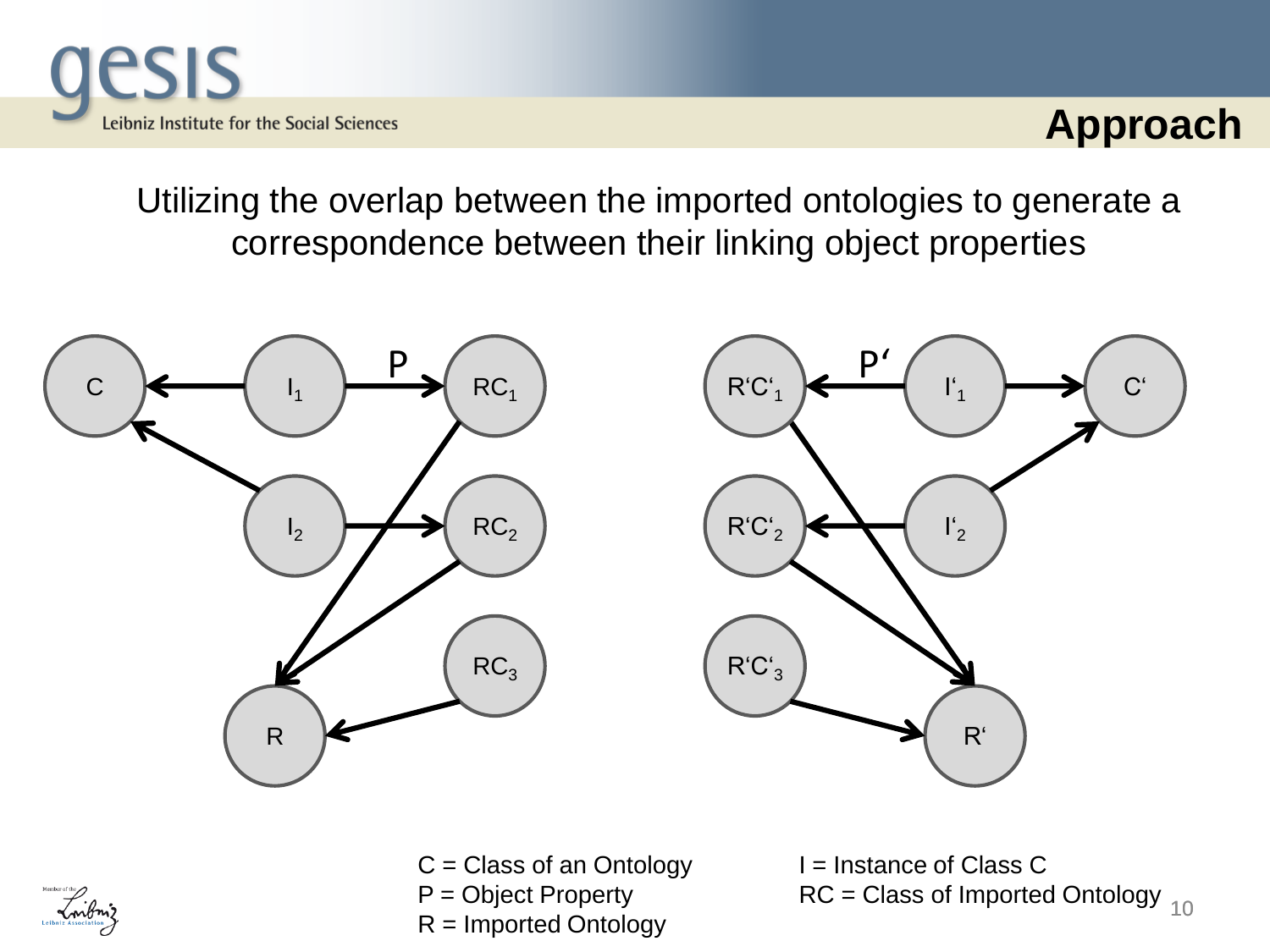

Utilizing the overlap between the imported ontologies to generate a correspondence between their linking object properties





 $C = Class of an Ontology$   $I = Instance of Class C$ R = Imported Ontology

P = Object Property RC = Class of Imported Ontology <sub>11</sub>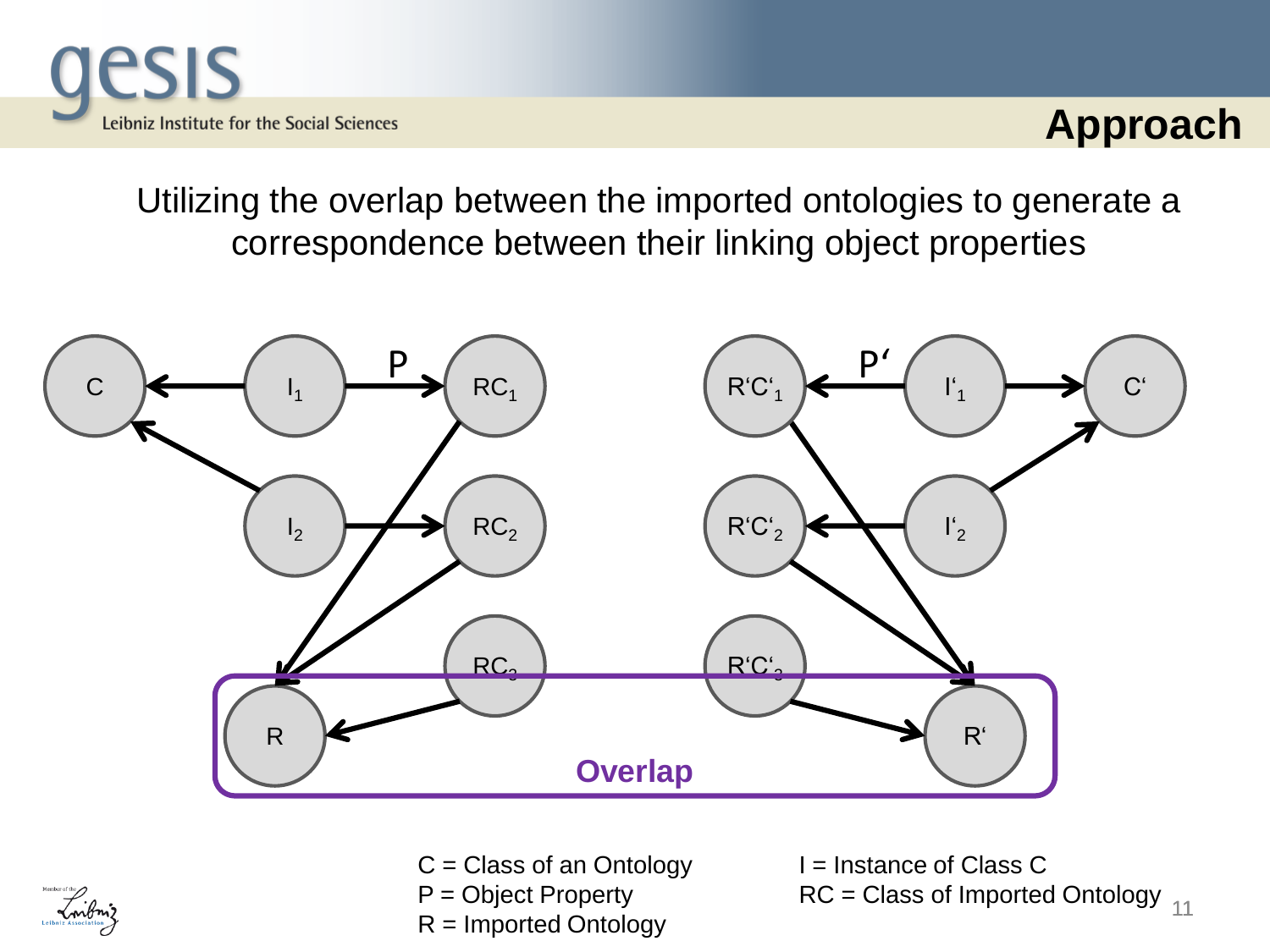

Utilizing the overlap between the imported ontologies to generate a correspondence between their linking object properties





 $C = Class of an Ontology$   $I = Instance of Class C$ R = Imported Ontology

P = Object Property RC = Class of Imported Ontology <sub>12</sub>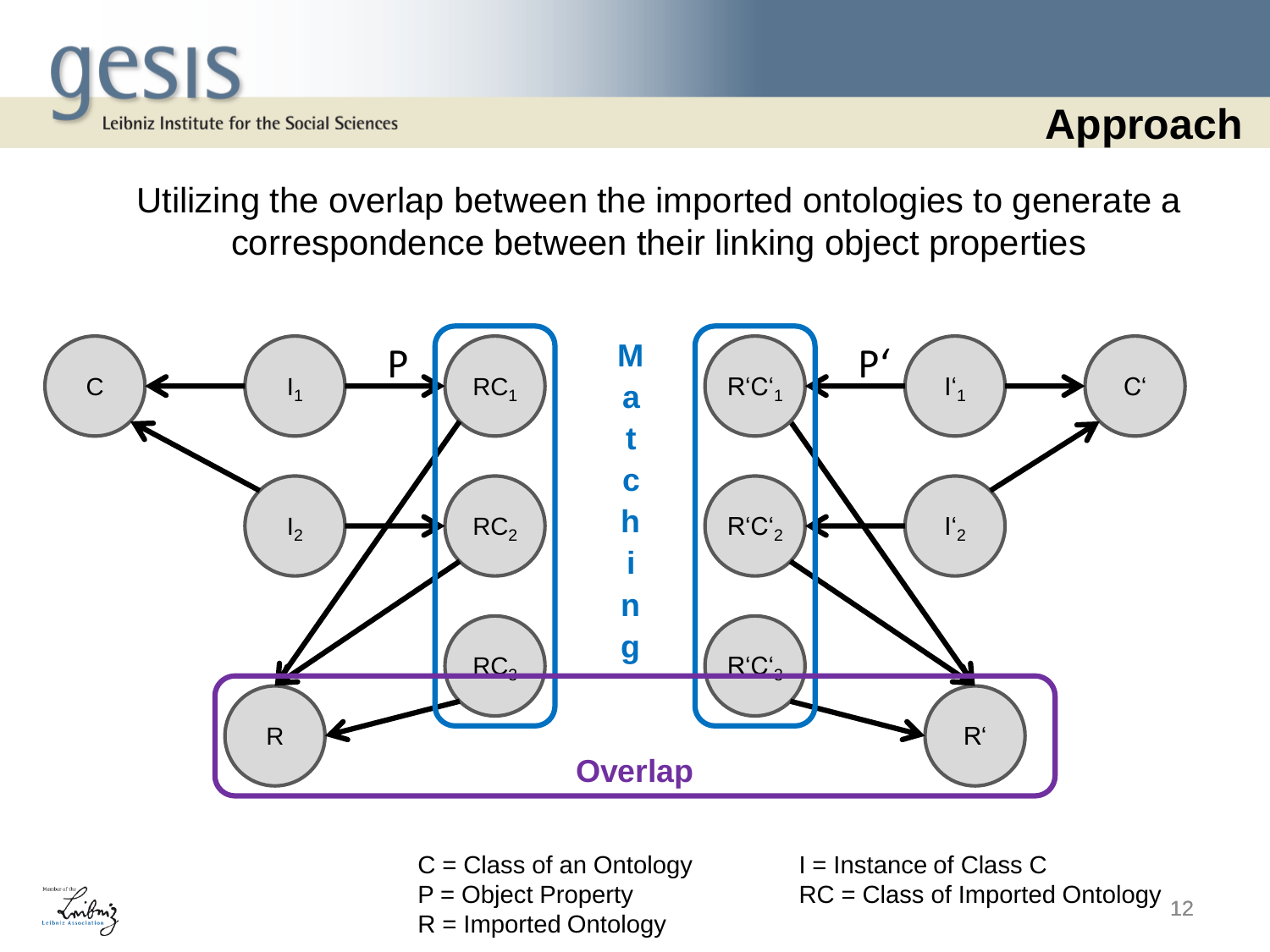

Utilizing the overlap between the imported ontologies to generate a correspondence between their linking object properties





 $C = Class of an Ontology$   $I = Instance of Class C$ R = Imported Ontology

P = Object Property RC = Class of Imported Ontology <sub>13</sub>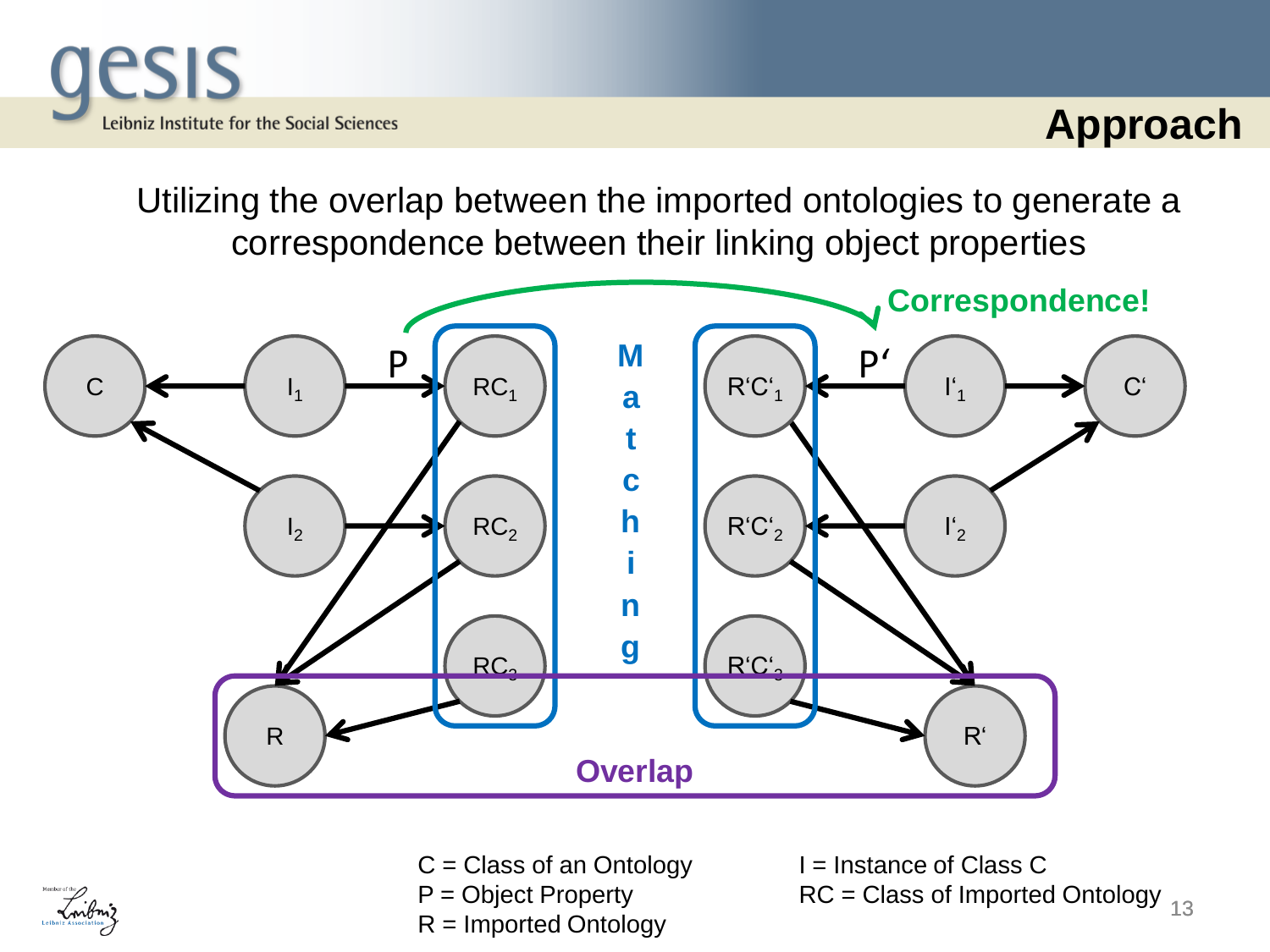



Grouping all linked instances (namespaces, URIs)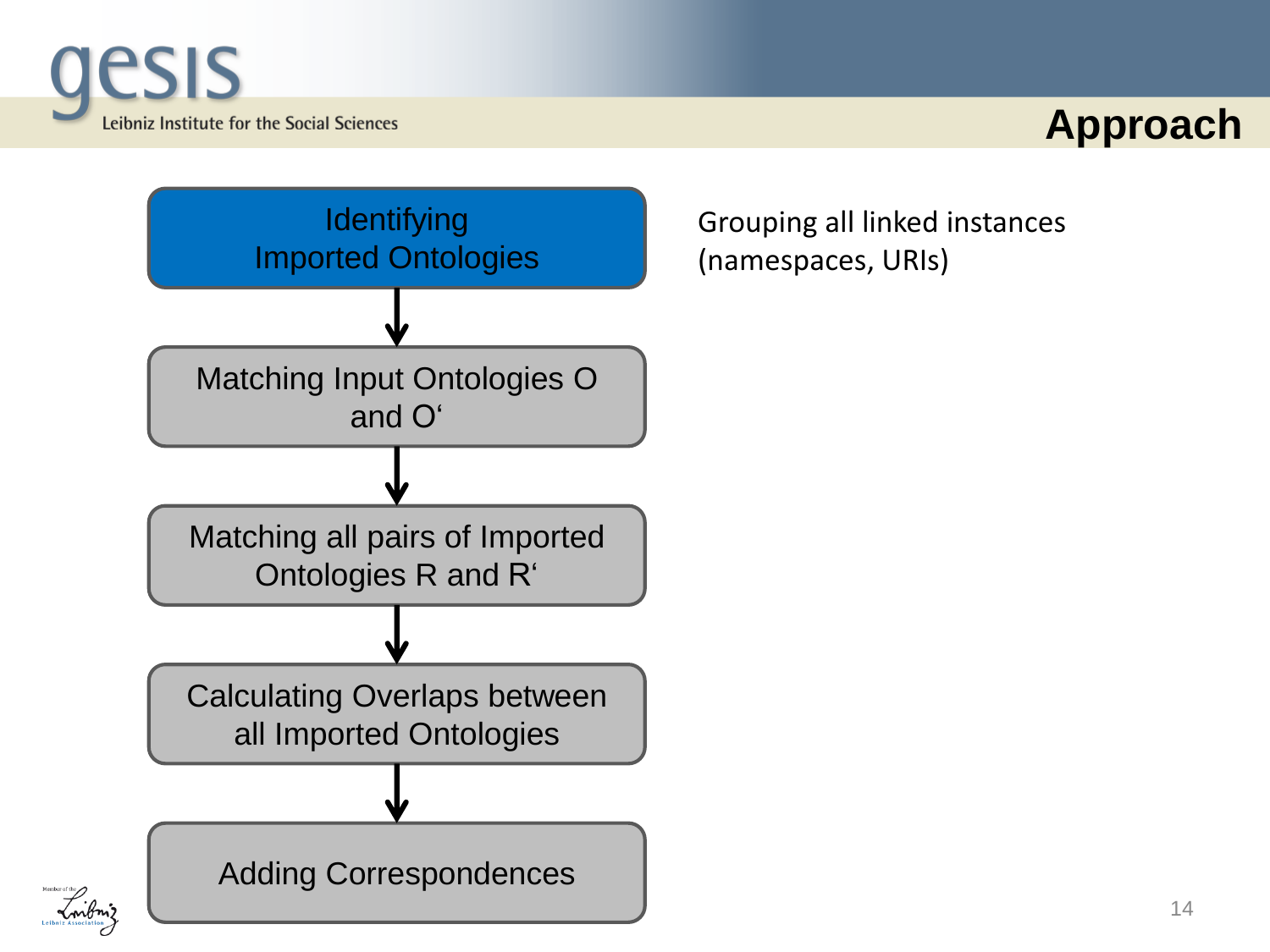



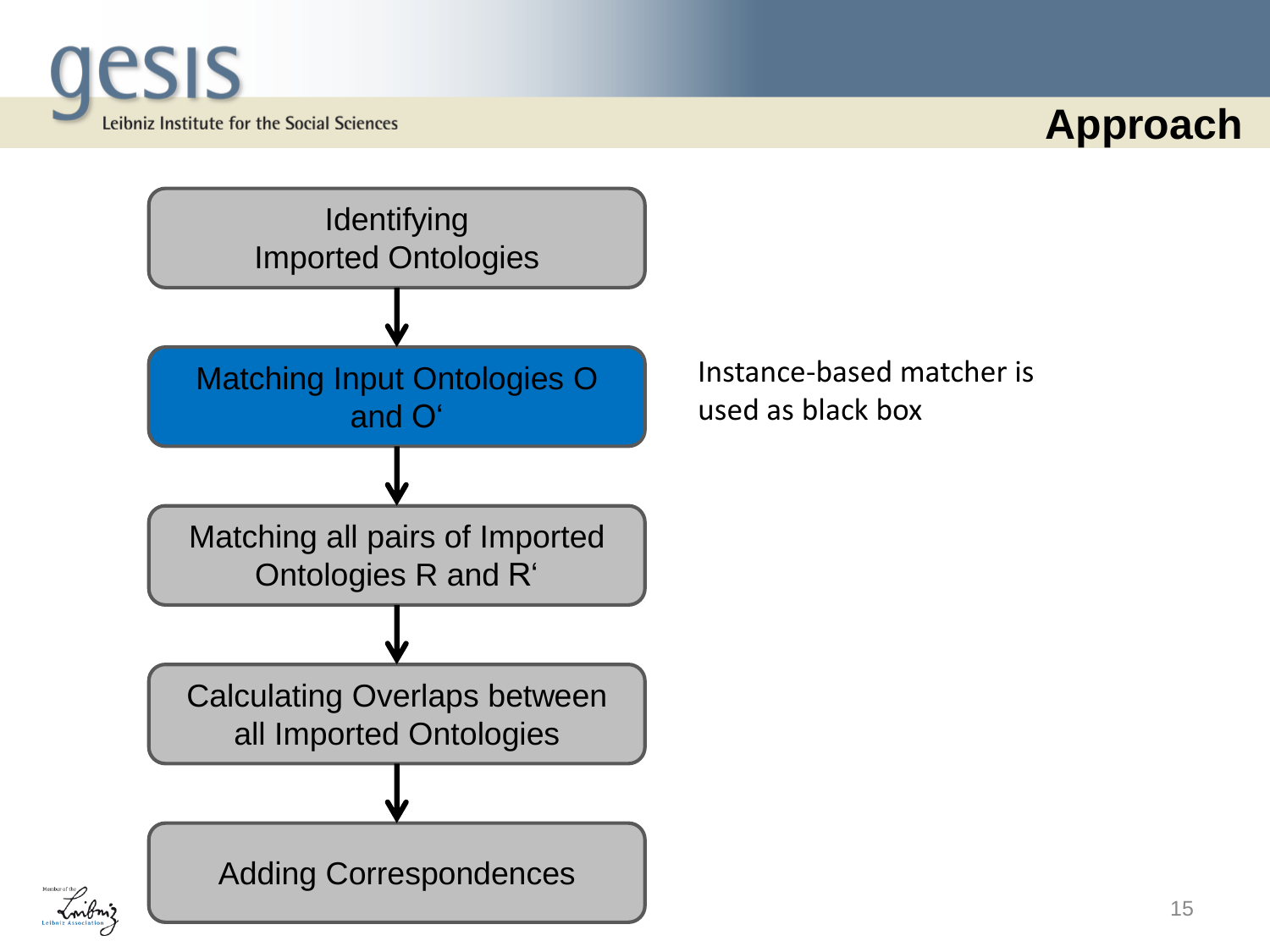

Inibri

#### **Approach**



Detected correspondences are kept separately for each pair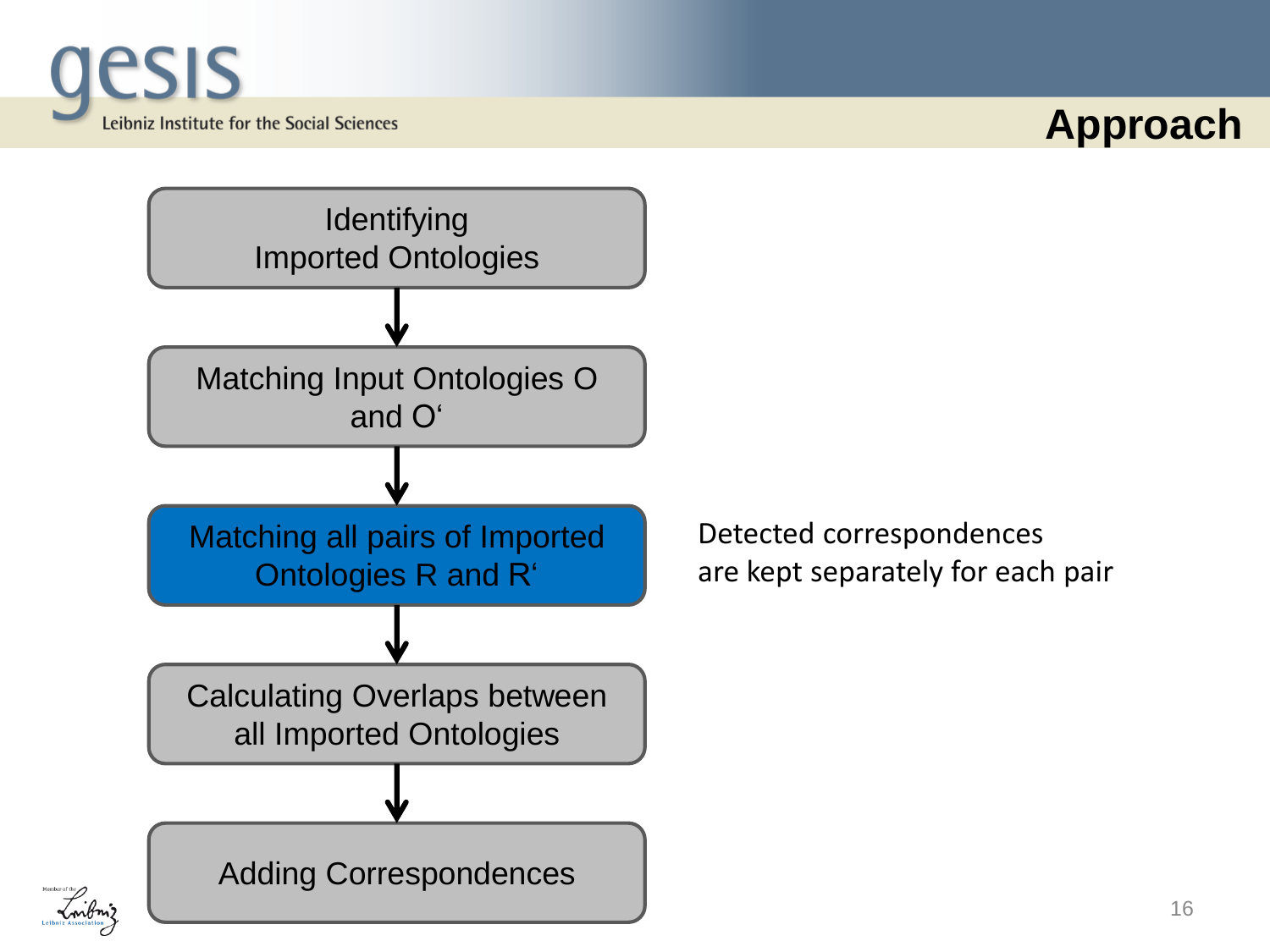



Pairwise overlap calculation based on correspondences using Jaccard Coefficient

$$
JC = \frac{|R_n \bigcap R'_m|}{|R_n \bigcup R'_m|}
$$

Inibri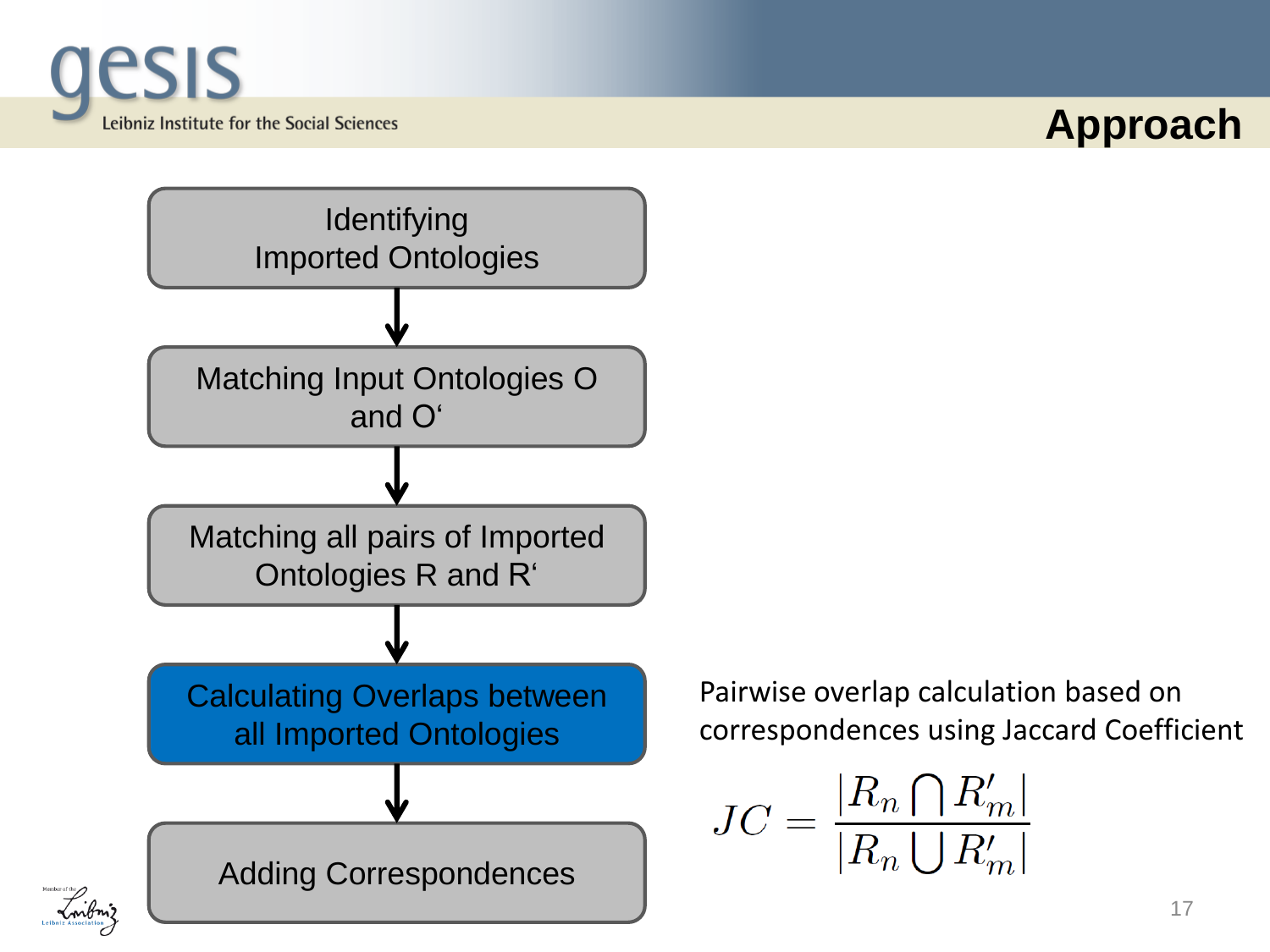

Inibri

#### **Approach**



18 Overlap between imported ontologies indicates a correspondence between linking object properties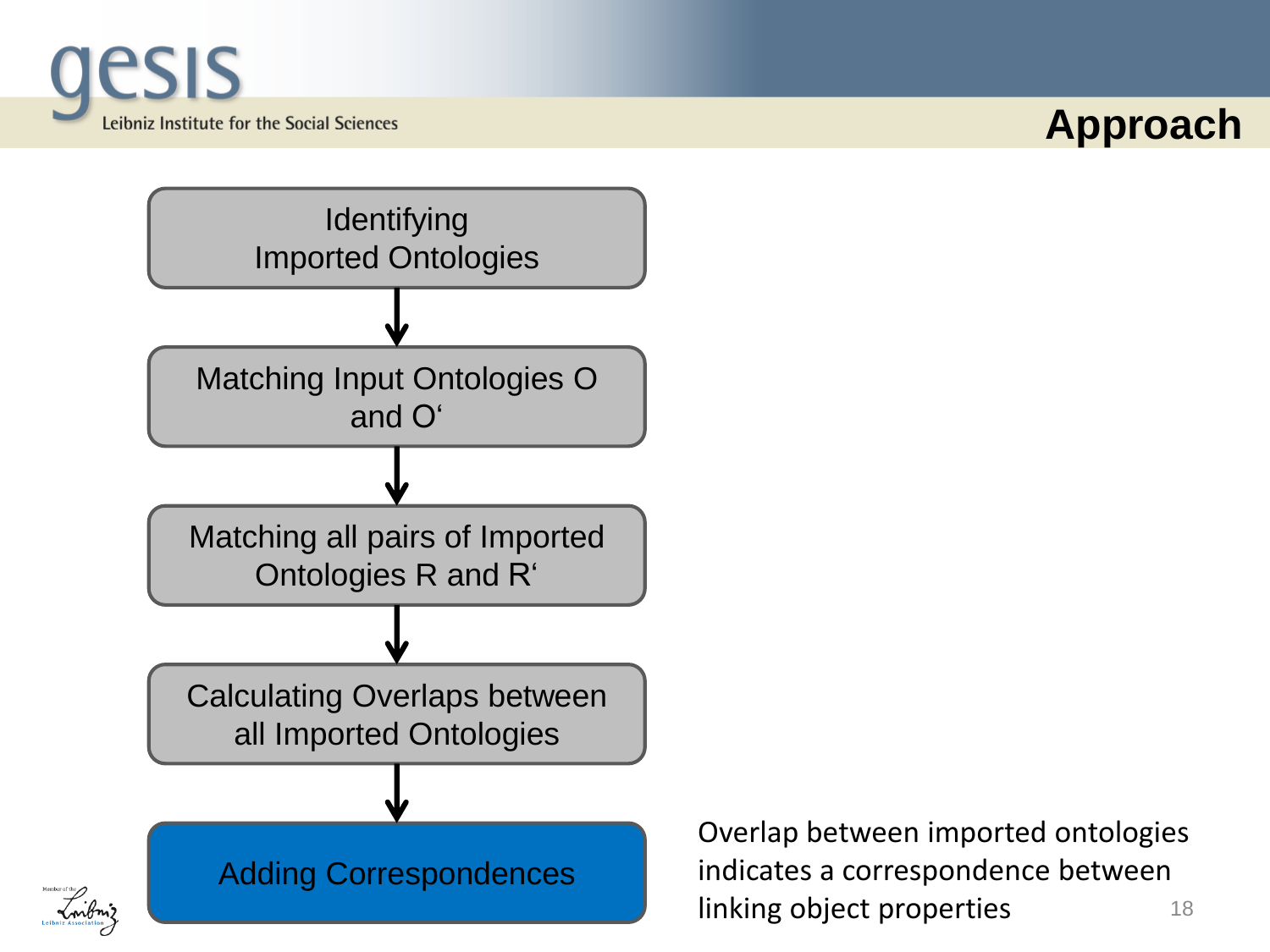

## **Evaluation Setup**

- 2 Scenarios
	- Benchmark for Statistical Data (50 instances, 6 object properties, 10 variants)
	- Real-world data
		- Eurostat (16783 instances, 7 object properties)
		- OECD (5343 instances, 8 object properties)
- Reference Alignments have been created by 3 domain experts
- Measuring Precision, Recall, F-measure
- Tools
	- FALCON-AO
	- AgreementMaker

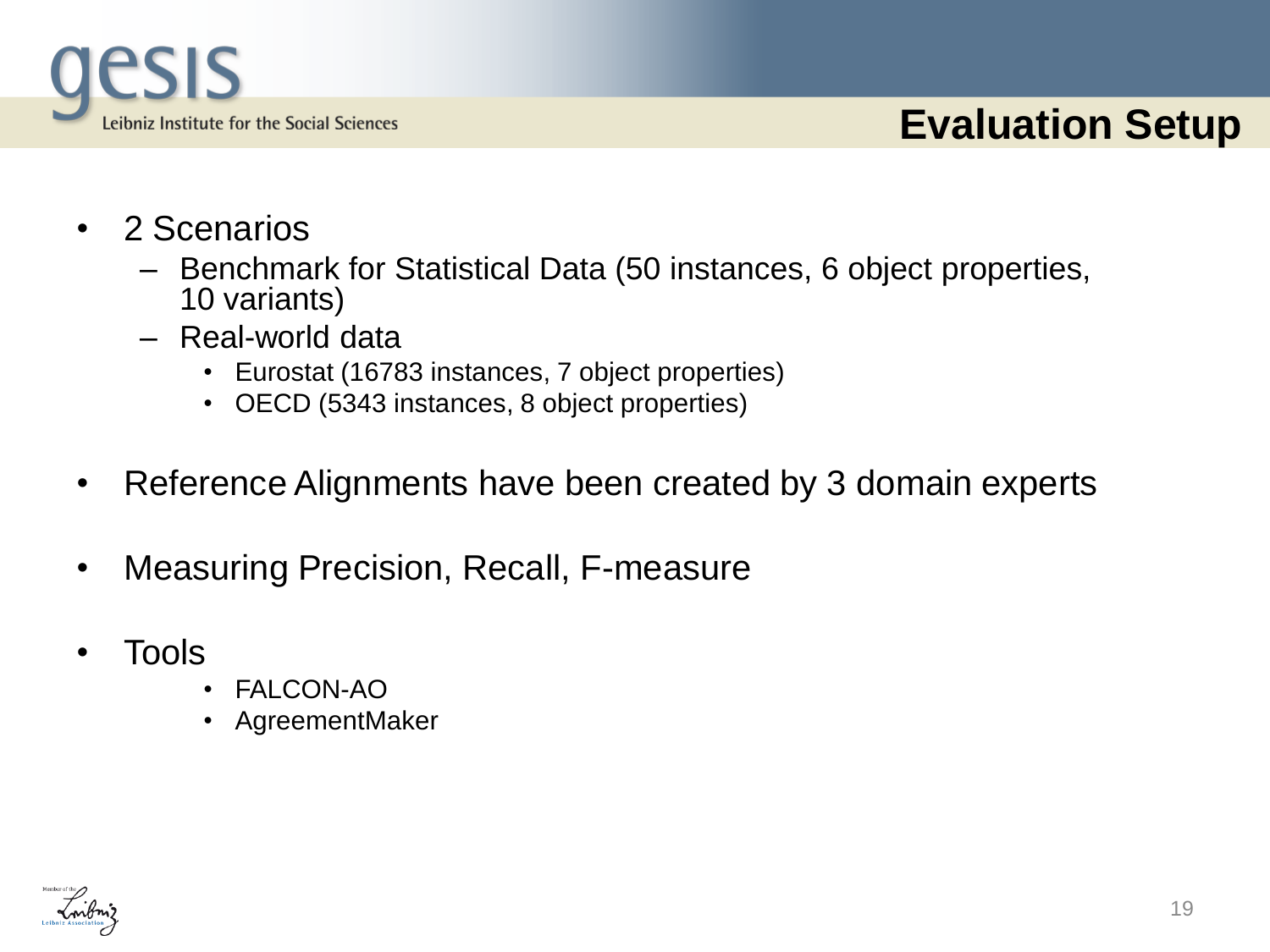

- No suitable benchmark exists
- Benchmark oriented on established benchmarks (e.g. OAEI, IIMB)
	- One seed ontology
	- Randomly populated with instances
	- Generation of variations

| <b>Tests</b> | <b>Variation</b>                                                            |
|--------------|-----------------------------------------------------------------------------|
| 001          | Duplicate of seed ontology                                                  |
| $010 - 011$  | Names of object properties                                                  |
| $020 - 024$  | Labels, class names, URIs, namespaces of<br>imported classes and ontologies |
| $030 - 031$  | No overlap                                                                  |

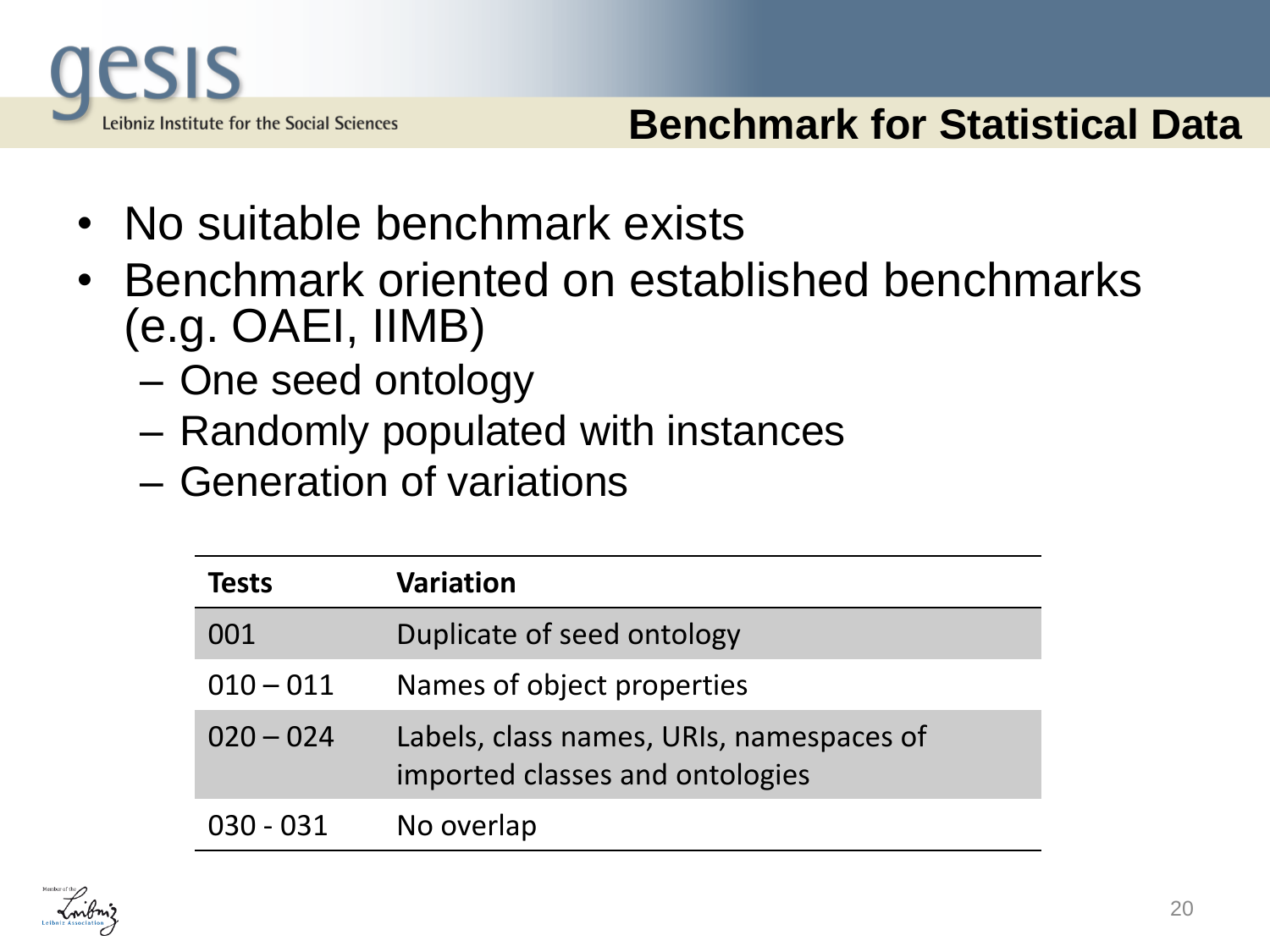

## **Benchmark for Statistical Data**

#### Example class of the seed ontology

STATABOX:Entry11 a STATTBOX:DataEntry, owl:NamedIndividual; STATTBOX:date "1981/08/02"^^xsd:integer; STATTBOX:obsValue "886"^^xsd:integer; STATTBOX:ageGroup ages:20-29; STATTBOX:gender sex:Sex-M; STATTBOX:geo countriesISO:DE STATTBOX:maritalStatus concepts: CL\_MAR\_TOTAL; STATTBOX:occupation indic 1:Occup value3; STATTBOX:satisfaction indic\_2:Sat\_value4.

ages:20-29 a owl:Class; rdfs:label "From 20 to 29 years".

sex:Sex-M a owl:Class; rdfs:label "Male".

countriesISO:DE a owl:Class; rdfs:label "Germany".

concepts:CL\_MAR\_TOTAL a owl:Class; rdfs:label ..Total".

indic 1:Occup value3 a owl:Class; rdfs:label "Unemployed".

indic 2:Sat\_value4 a owl:Class; rdfs:label "Very dissatisfied".

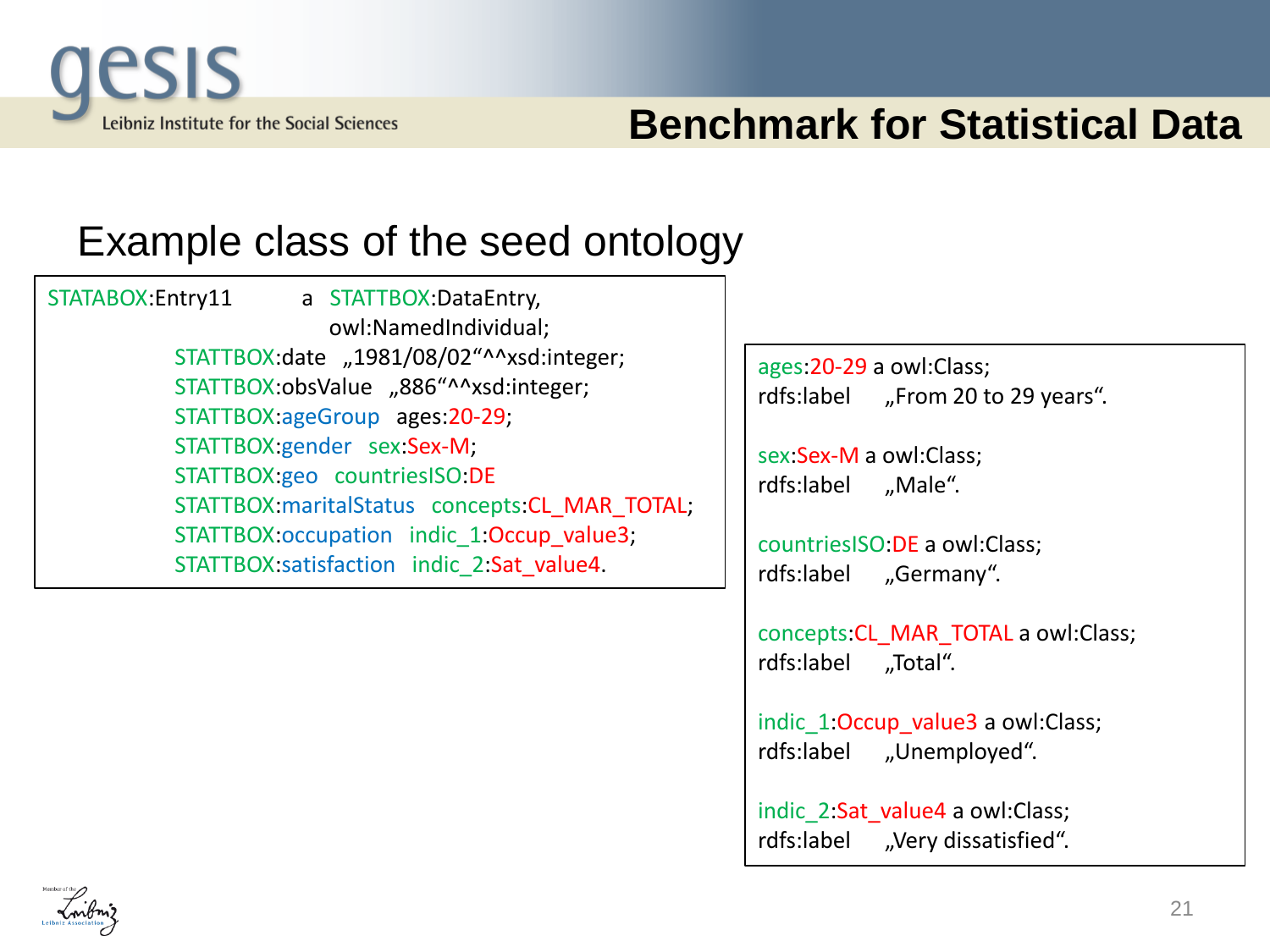



| Approach                  |                                  | <b>State of the Art (SotA)</b> |     |                  |     | <b>Object Property Matching</b> |                                  |                      |     |                  |     |     |
|---------------------------|----------------------------------|--------------------------------|-----|------------------|-----|---------------------------------|----------------------------------|----------------------|-----|------------------|-----|-----|
| <b>System</b>             | <b>Agreement</b><br><b>Maker</b> |                                |     | <b>FALCON-AO</b> |     |                                 | <b>Agreement</b><br><b>Maker</b> |                      |     | <b>FALCON-AO</b> |     |     |
| <b>Test</b>               | P                                | R                              | F   | P                | R   | F                               | P                                | R                    | F   | P                | R   | F   |
| 001                       | 1                                |                                | 1   | 1                |     | 1                               | 1                                |                      | 1   | 1                |     | 1   |
| 010-010                   | 1                                | .45                            | .61 | 1                | .34 | .46                             | 1                                | .89                  | .94 | 1                | .78 | .87 |
| 020-024                   | 1                                | .42                            | .59 |                  | .29 | .41                             | 1                                | .85                  | .92 |                  | .67 | .79 |
| 030-031                   |                                  | .45                            | .61 |                  | .34 | .46                             | 1                                | .45                  | .61 |                  | .34 | .46 |
| <b>Real World</b><br>Data |                                  | .40                            | .70 |                  | .40 | .70                             | .83                              | $\blacktriangleleft$ | .92 | .45              |     | .73 |

- Improvement on recall up to 2.5 times
- Loss in precision occurs when matching the imported ontologies

22  $P = Precision$  $R = Recall$  $F = F$ -measure

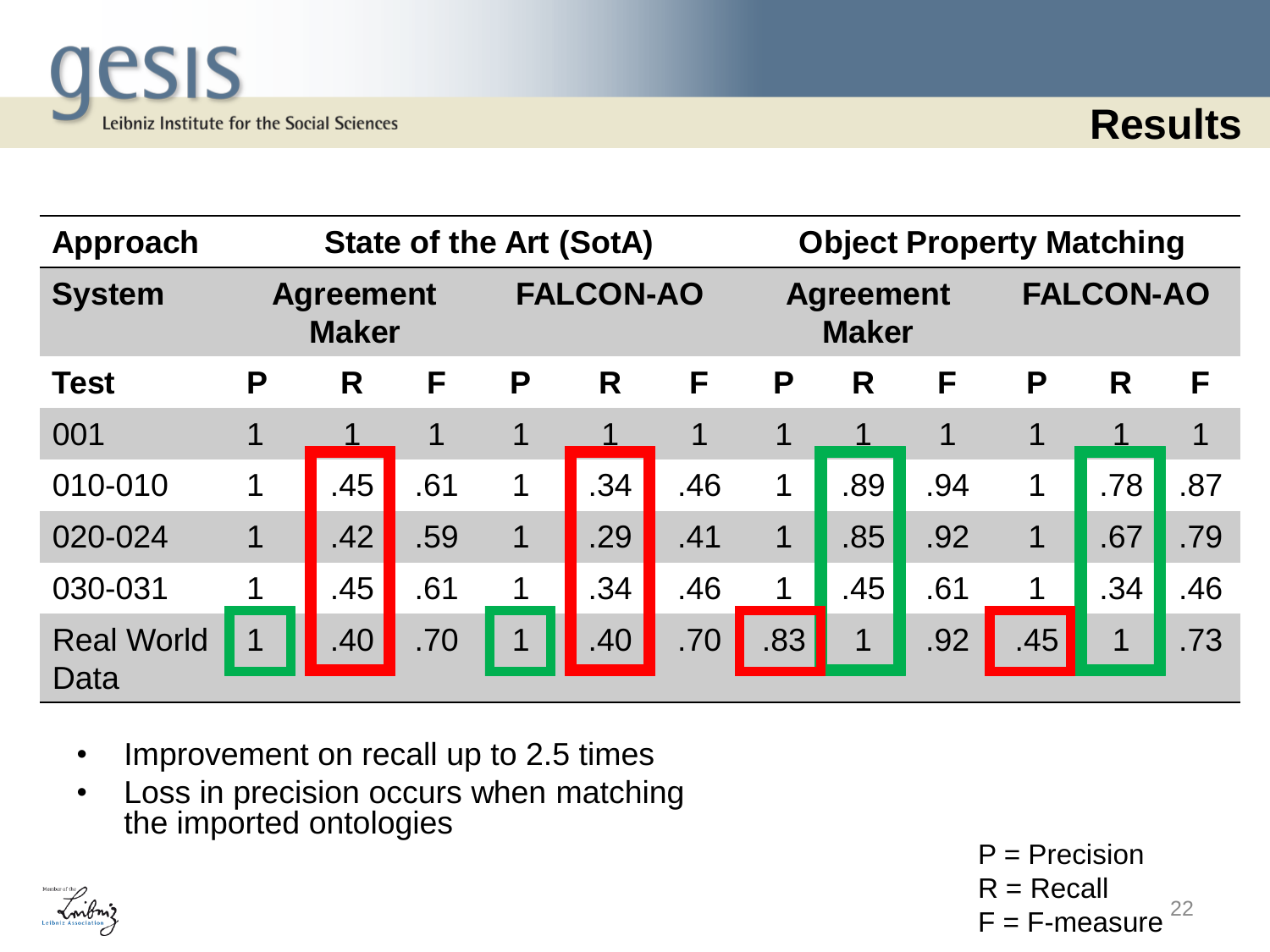

Jaccard Coefficient can get very unbalancy

Considering the minimum  $#$  of all entities

$$
JC_{min} = \frac{|R_n \bigcap R'_m|}{|min(|R_n|, |R'_m|)|}
$$

• Considering the # of classes that are linked to

$$
JC_{res} = \frac{|R_n \bigcap R'_m|}{|R_{n-Linked} \bigcup R'_{m-Linked}|}
$$

• Considering the minimum # of classes that are linked to $JC_{min+res} = \frac{|R_n \bigcap R'_m|}{|min(|R_{n-Linked}|, |R'_{m-Linked}|)|}$ 

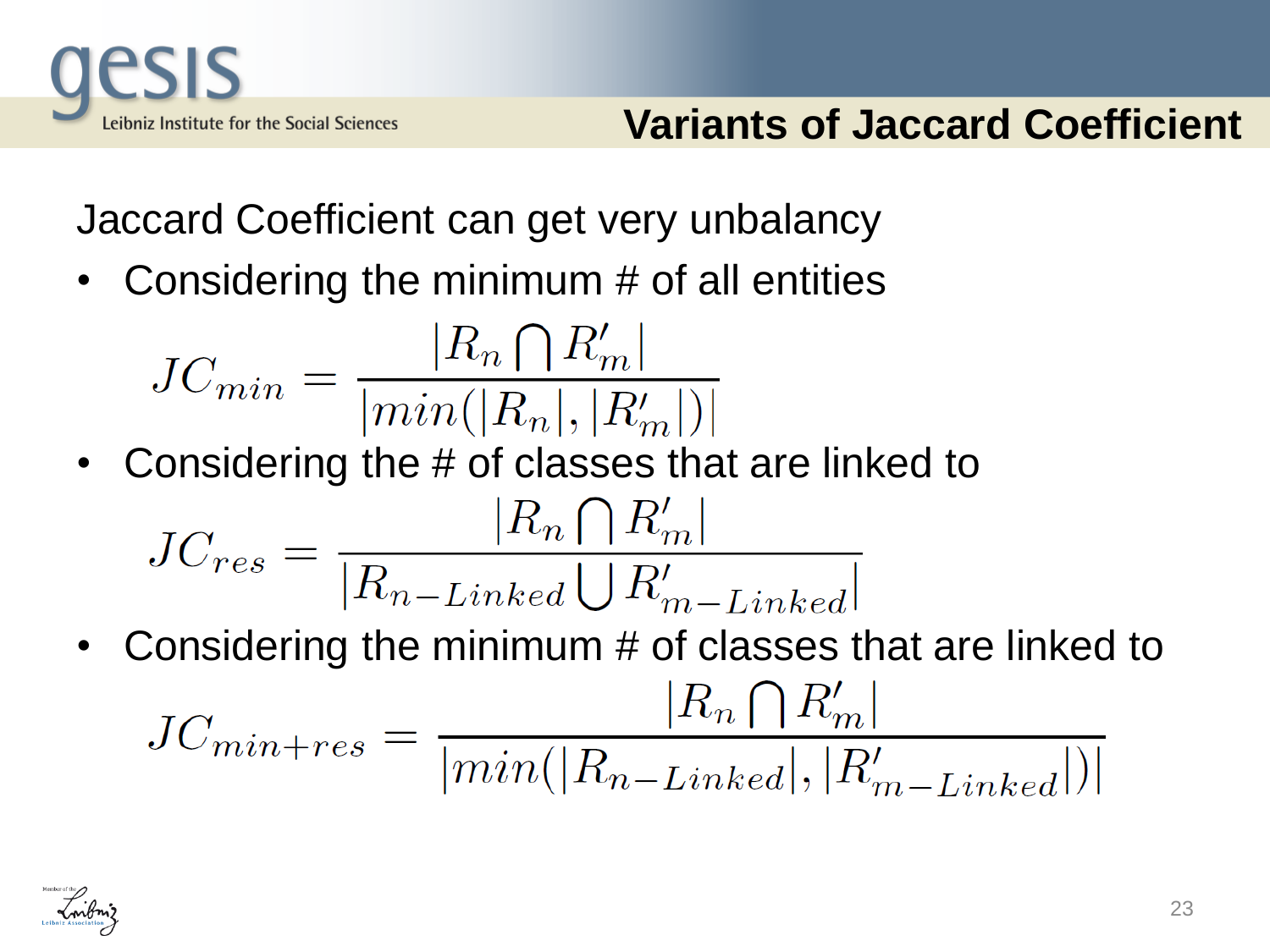

## Can the loss in precision be tackled?

| <b>Detected Correspondences (AM)</b> | <b>JC</b> | $\mathsf{JC}_{\mathsf{min}}$ | $\mathsf{JC}_{\mathsf{res}}$ | $\mathsf{JC}_{\mathsf{min}+\mathsf{res}}$ | <b>SotA</b>    |
|--------------------------------------|-----------|------------------------------|------------------------------|-------------------------------------------|----------------|
| <b>Correct Correspondences</b>       |           |                              |                              |                                           |                |
| $geo = LOGATION$                     | .002      |                              | .688                         | 1                                         | $\overline{0}$ |
| indic $bt = VAR$                     | .132      | .909                         |                              |                                           | $\Omega$       |
| nace $r2 = ISIC3$                    | .006      | .979                         | .959                         |                                           | $\overline{0}$ |
| obs_status = OBS_STATUS              | .750      | $\blacktriangleleft$         | $\sf X$                      | $\sf X$                                   | .969           |
| timeformat = TIME_FORMAT             | .571      | 1                            | 1                            | 1                                         | .872           |
| <b>False Positives</b>               |           |                              |                              |                                           |                |
| $geo = ISIC3$                        | .004      | .354                         | .369                         |                                           | $\Omega$       |



JC = Jaccard Coefficient  $JC_{min}$  = Minimum Jaccard<br>JC<sub>res</sub> = Resource Jaccard JC<sub>min+res</sub> = Minimum+Reso  $JC_{res}$  = Resource Jaccard  $JC_{min+res}$  = Minimum+Resource Jaccard<br>SotA = State of the Art  $X$  = no calculation possible (Divide by Ze AM = AgreementMaker

24  $X = no$  calculation possible (Divide by Zero)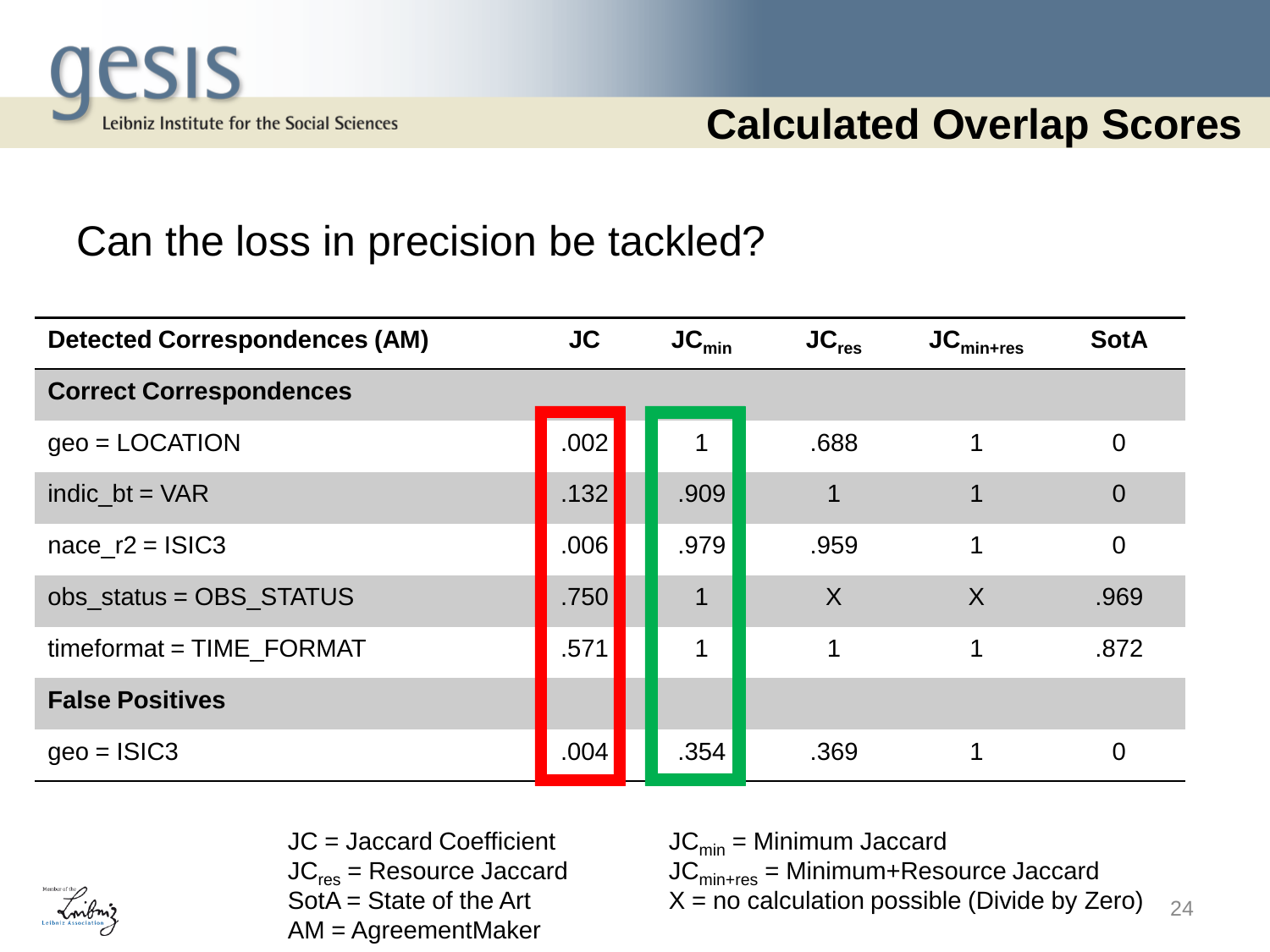

#### **Calculated Overlap Scores**

| <b>Detected Correspondences (FALCON-AO)</b> | <b>JC</b> | $JC_{min}$ | $JC_{res}$  | $JC_{min+res}$ | <b>SotA</b>    |
|---------------------------------------------|-----------|------------|-------------|----------------|----------------|
| <b>Correct Correspondences</b>              |           |            |             |                |                |
| $geo = LOGATION$                            | .002      | .909       | .588        | .909           | $\overline{0}$ |
| $indic_b = VAR$                             | .012      | .090       | .083        | .333           | $\overline{0}$ |
| nace $r2 =$ ISIC3                           | .007      | .188       | .103        | .191           | $\overline{0}$ |
| $obs\_status = OBS\_STATUS$                 | .647      | .917       | X           | $\sf X$        |                |
| $timeformat = TIME_FORMAT$                  | .571      | 1          | $\mathbf 1$ | 1              | 1              |
| <b>False Positives</b>                      |           |            |             |                |                |
| $geo = ISIC3$                               | .004      | .354       | .340        | 1              | $\Omega$       |
| nace $r2 = VAR$                             | .001      | .090       | .017        | .100           | $\overline{0}$ |
| $nace_r2 = OBS_STATUS$                      | .012      | .938       | .306        | .306           | $\overline{0}$ |
| $freq = VAR$                                | .053      | .111       | .1          | .100           | $\overline{0}$ |
| $freq = OBS\_STATUS$                        | .389      | .778       | $\sf X$     | X              | $\Omega$       |
| $freq = TIME\_FOTRMAT$                      | .300      | .750       | 1           | 1              | $\overline{0}$ |
|                                             |           |            |             |                | Z5             |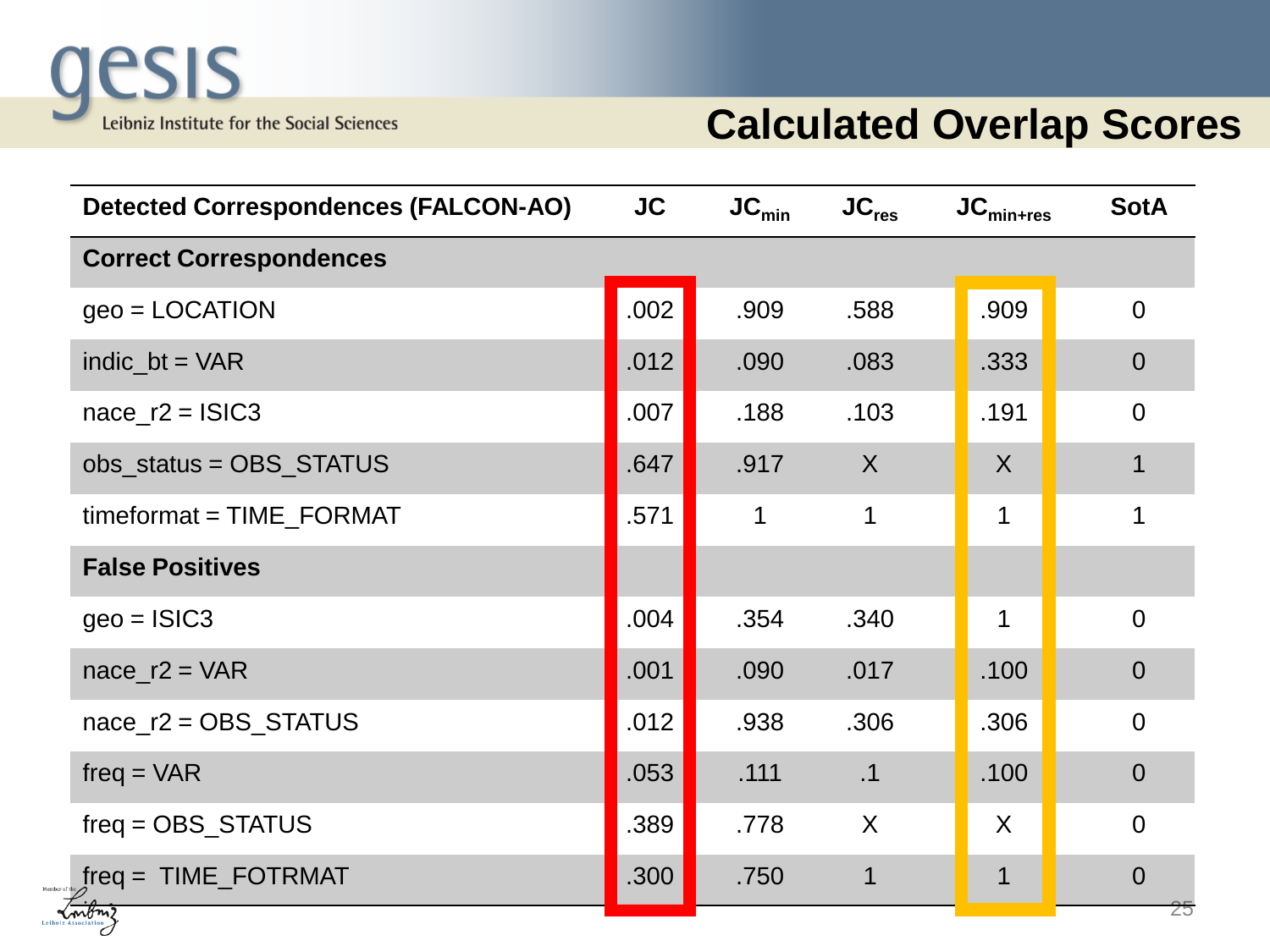



- Instance-based object property matching approach
- Utilizing overlap between imported ontologies
	- Including classes that are not linked to
- Improvement on recall up to 2.5 times
	- Loss in precision may occur
	- Choice of similarity measure seems to be less relevant than choice of matching system
	- Larger evaluation may bring more insight
- Any instance-based matching system can be applied

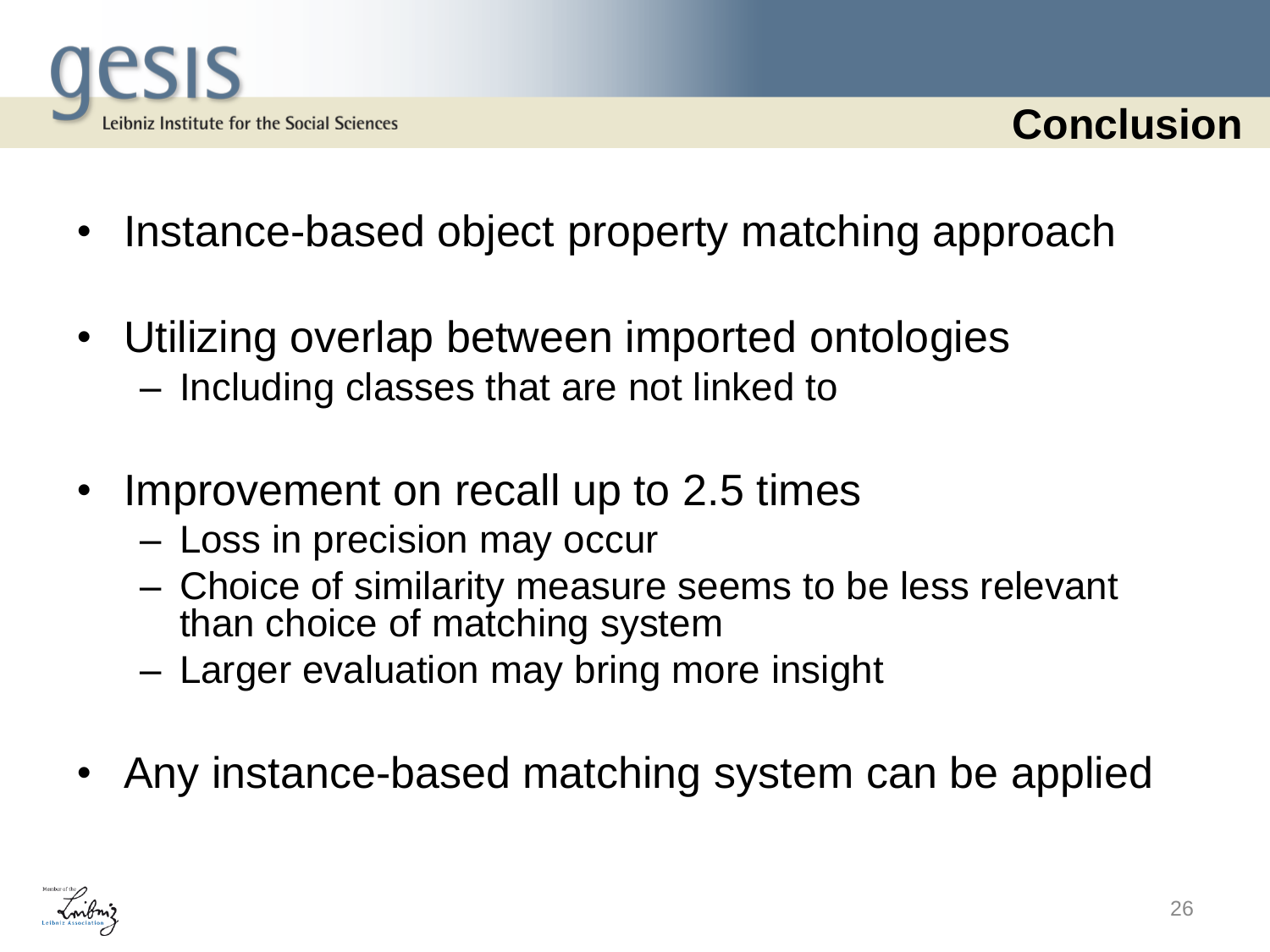

#### **Future Work**

- Object Property Matching
	- Larger evaluation
	- Experimenting with additional similarity measures
- Benchmark for Statistical Data
	- More object properties including diverse classifications and code lists
	- More variants
	- Applicable for other purposes